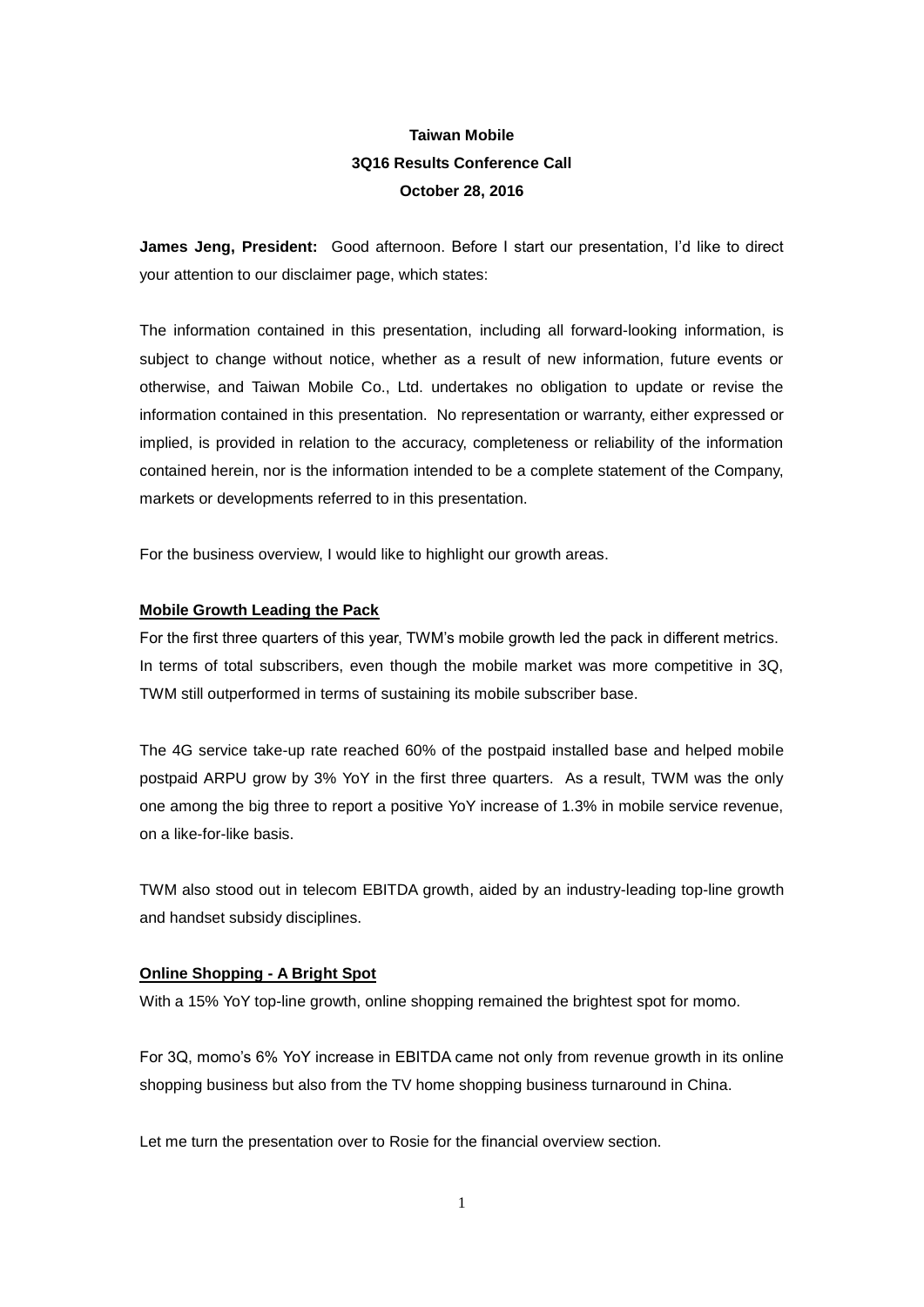## **Performance by Business**

**Rosie Yu, CFO & Spokesperson:** Despite rising mobile service revenue, telecom EBITDA decreased QoQ and YoY, mainly due to higher handset subsidies associated with the iPhone 7 launch during the quarter.

On the cable front, though cable TV revenue remained stable, 3Q16 CATV EBITDA was down due to higher broadband IP bandwidth cost and personnel expenses.

momo's growth in revenue and EBITDA were already elaborated on earlier by James.

## **Results Summary**

The earlier release of the iPhone 7 in 3Q16 vs. the iPhone 6S in 4Q15 resulted in a YoY rise in handset subsidies. However, TWM's 3Q16 EBITDA was still resilient compared to a year ago.

Compared to our 3Q16 guidance, consolidated revenue slightly missed our forecast for the quarter mainly due to lower-than-expected handset sales. However, fewer-than-expected handset subsidies helped us beat our EBIT and EPS targets by 3% and 6%, respectively, in 3Q16.

Year to September, our annual growth rate in consolidated EBITDA was 5%, the highest among peers, credited to better operating leverage. In addition, EPS for the first nine months accumulated to NT\$4.36 and reached 85% of our full-year target.

## **Balance Sheet Analysis**

Following the payment of NT\$15.24bn cash dividends in 3Q16, our current liabilities decreased from 2Q, leading to a QoQ rise in current ratio.

Net debt to EBITDA increased sequentially in the quarter because of raising cash to pay dividends through bank borrowings. Having said that, the ratio in 3Q16 was lower than its level a year ago.

ROE at the end of 3Q came in at a high of 28%.

#### **Cash Flow Analysis**

3Q16 operating cash inflows increased sequentially due to more handset payments and corporate income tax paid in 2Q16.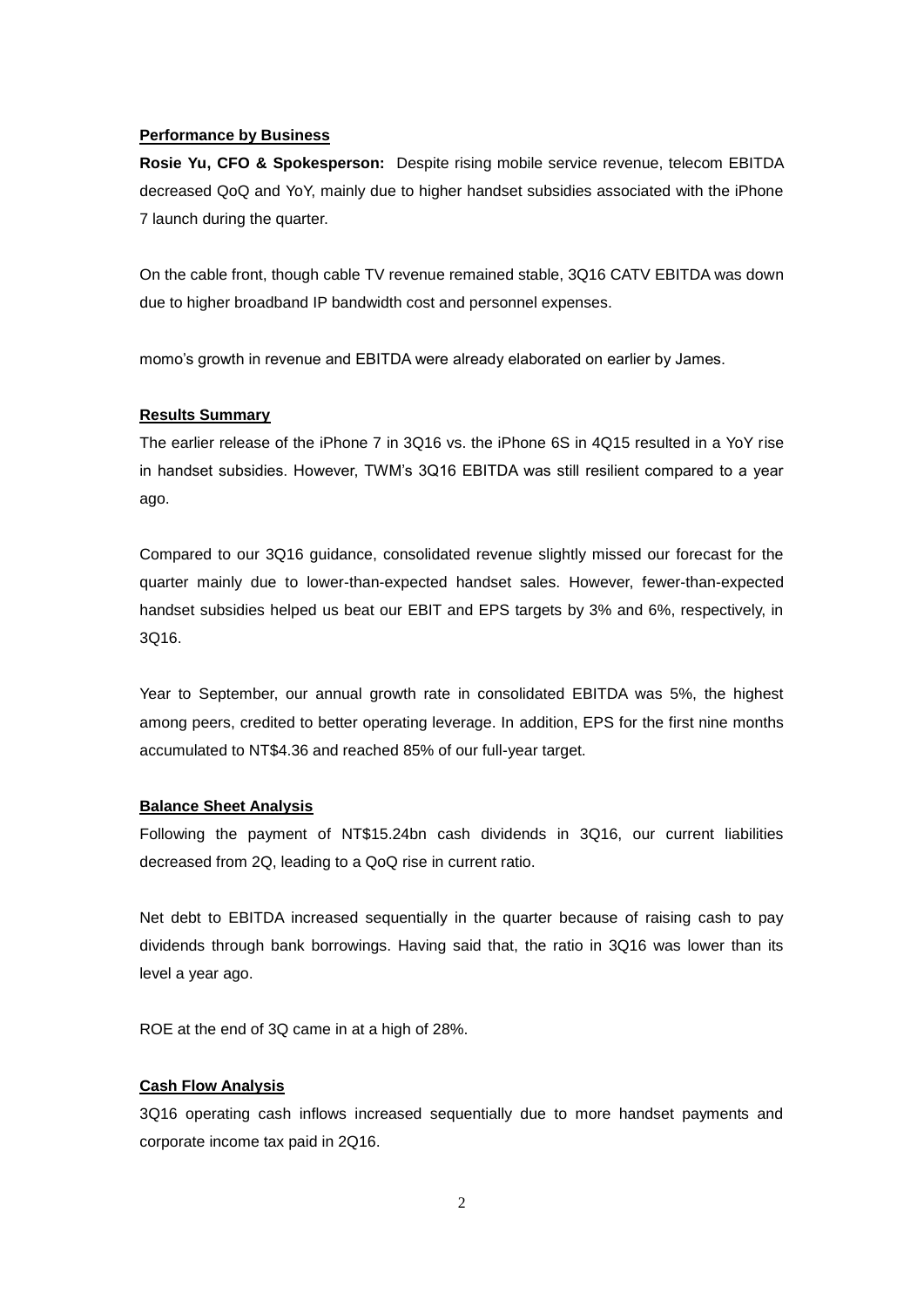The major investing activities in 3Q16 were the NT\$3.05bn capex and a NT\$0.75bn time deposit made by momo. For the same period a year ago, the cash outflow of NT\$1bn refundable deposit provided to the regulator was to participate in the 2.6GHz spectrum auction.

On the financing front, a total of NT\$10.15bn in short-term borrowings was raised in the quarter to fund the NT\$15.24bn cash dividend payment.

For the first three quarters, FCF netted NT\$15.66bn, up 90% YoY, attributed to higher cash earnings and reduced 4G related spectrum & capex spending. The accumulative FCF translated into an annualized FCF yield of 7%.

Let me turn the presentation back to James for event updates.

#### **Event Updates**

### **Change of TWM's Chairman**

Following Mr. Richard M. Tsai's being named the Chairman of Fubon Financial Holdings and Fubon Life Insurance, Mr. Daniel M. Tsai was elected as Taiwan Mobile's Chairman by the board on Oct. 12, 2016.

#### **Earlier Return of Partial 2G Spectrum**

To optimize mobile network resources and be better prepared for the 2G network switch-off, TWM returned its 5MHz x 2 2G spectrum in the 1800MHz frequency band, which was approved by NCC on Sep. 14, 2016.

During the last quarter, TWM has introduced new fleet management services for its enterprise customers.

The lower part of this page lists the awards and recognition we've received in the third quarter of 2016 for your reference.

#### **Key Message**

To wrap up our presentation, this slide summarizes the key message that we would like to deliver:

Taiwan Mobile's optimized spectrum investments and disciplined handset subsidies led to the steady EBITDA growth in the first three quarters of 2016. The company's progress in achieving the 2016 full-year guidance is on track. A sound mobile spectrum and network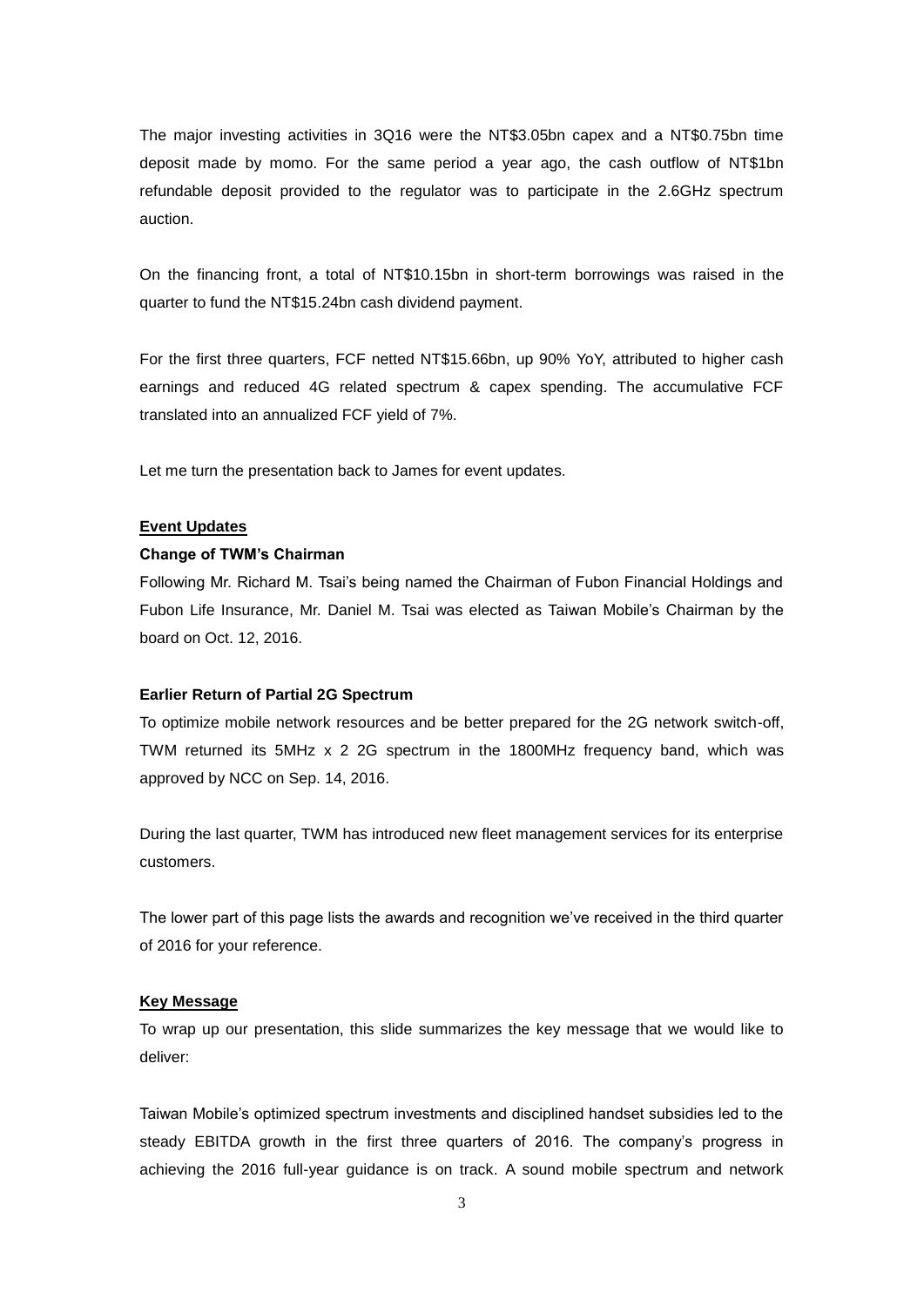investment strategy as well as healthy balance sheet management will allow the company to enhance shareholder returns in the future.

Now I would like to open the floor for the Q&A section.

## **Q & A**

**Danny Chu:** *In terms of percentage, how much did the handset subsidies reduce for 3Q16 compared to 3Q15?* 

*In your presentation, handset sales were lower than company expectations. Was it because the response from customers towards the iPhone was lower than expectations or was it because there was not enough inventory to meet demand? If that is the case, can we expect handset sales in 4Q to pick up again and then handset subsidies will correspondingly increase in 4Q?*

*Based on your current run rate, should we expect the budgeted full-year capex amount to be fully spent? For 2017, what kind of trend should we expect in terms of the capex spent?*

**James:** When comparing the iPhone 7 and the iPhone 6S, there was shortage in supply on Apple's end, particularly for the iPhone 7 Plus. So, when you compare the sales amount of the two models, there was a significant drop from last year to this year. And, it was mainly due to the supply shortage. So, that explains why in the first month of the new iPhone launch, the handset sales and subsidy was not as high as we expected.

Since we decided to drop of the 2.6GHz auction, we have focused much of capex investment on the core transmission for the base stations on the 1800MHz. For the 2CA (carrier aggregation) on the 700MHz and 1800MHz bands, we have already reached 78% of our island-wide coverage, which is higher than that of the other two peers. According to our figures, the other two peers have only reached 40%. That resulted in a very good response from the subscribers, such as enterprise customers, due to a consistent speed island-wide. And that's one of the main reasons why Tesla has chosen Taiwan Mobile as the partner for their connected car services. I believe Tesla will launch the service in the beginning of next year, but the whole connected car platform is ready for service now. This validates our deployment strategy because our goal was not only to deliver island-wide coverage, but to provide a service with consistent speed no matter in metropolitan areas or remote areas.

**Danny:** *You mentioned the shortage of the iPhone that led to the lower than expected*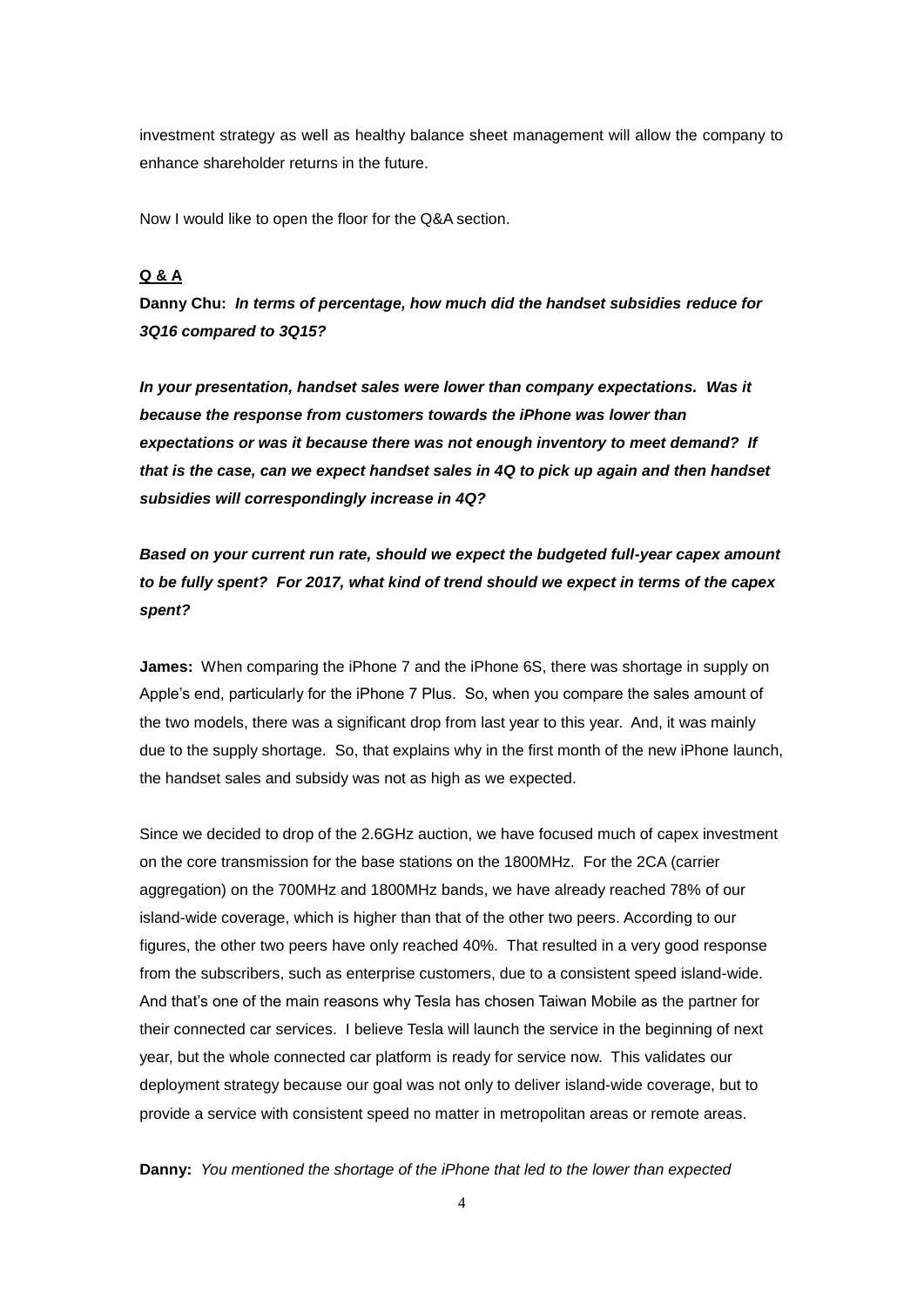*handset sales. Since October is about to end, did the same situation improve in October?*

**James:** Two days ago, I called Apple regarding the supply of iPhone not meeting our sales needs. Compared to last year's supply of iPhone 6S Plus, this year's supply of the iPhone 7 Plus was 30% less. And this has caused a lot of marketing issues here. Hopefully, in November, the situation will improve.

**JinJin Wang, UBS:** *You mentioned your EBITDA grew 5% YoY in the first three quarters, outperforming your competitors. And you mentioned it was due to better operational leverage. Can you further elaborate what's the differentiation? Why is your EBITDA growth better than the other two's?*

*You also mentioned the earlier return of the 2G spectrum. I was wondering if this earlier return could give you an advantage for the spectrum auction next year. Is there any update regarding timing and other details of the spectrum auction?*

**Rosie:** Our EBITDA growth was more phenomenal than our peers because of our better growth in revenue and also savings in handset subsidies.

**James:** Our 2G subscriber number has been reduced significantly to 120,000 left only. Thus, the spectrum utilization has become very inefficient. So, we decided to return it to the NCC. One of the reasons is to save the frequency usage fees. The other reason is that the NCC can fully utilize this spectrum for 4G use, which we think is good for the industry.

As of now, the details of the spectrum auction, even the rules, are not very clear. From what I understand, the 2.1GHz auction will probably take place in the 3Q or maybe 4Q of next year.

**Varun Ahuja, Credit Suisse:** *Can you comment a bit on the competitive dynamics on the cellular side? On yesterday's call, CHT commented that the competitive dynamics are a bit high. Just wanted to hear your comments given that all three telcos have increased the threshold for the unlimited plans, but a lot of high competitive intensity turned out to be on the low-end side. So, just wanted to hear management commenting on how you are seeing the competitive dynamics currently?*

*Secondly, can you comment on the take-up of the NT\$1,399 plan? I think last time you commented that less than 35% of your new customers took up the NT\$1,399 and last quarter you said there was traction with that.*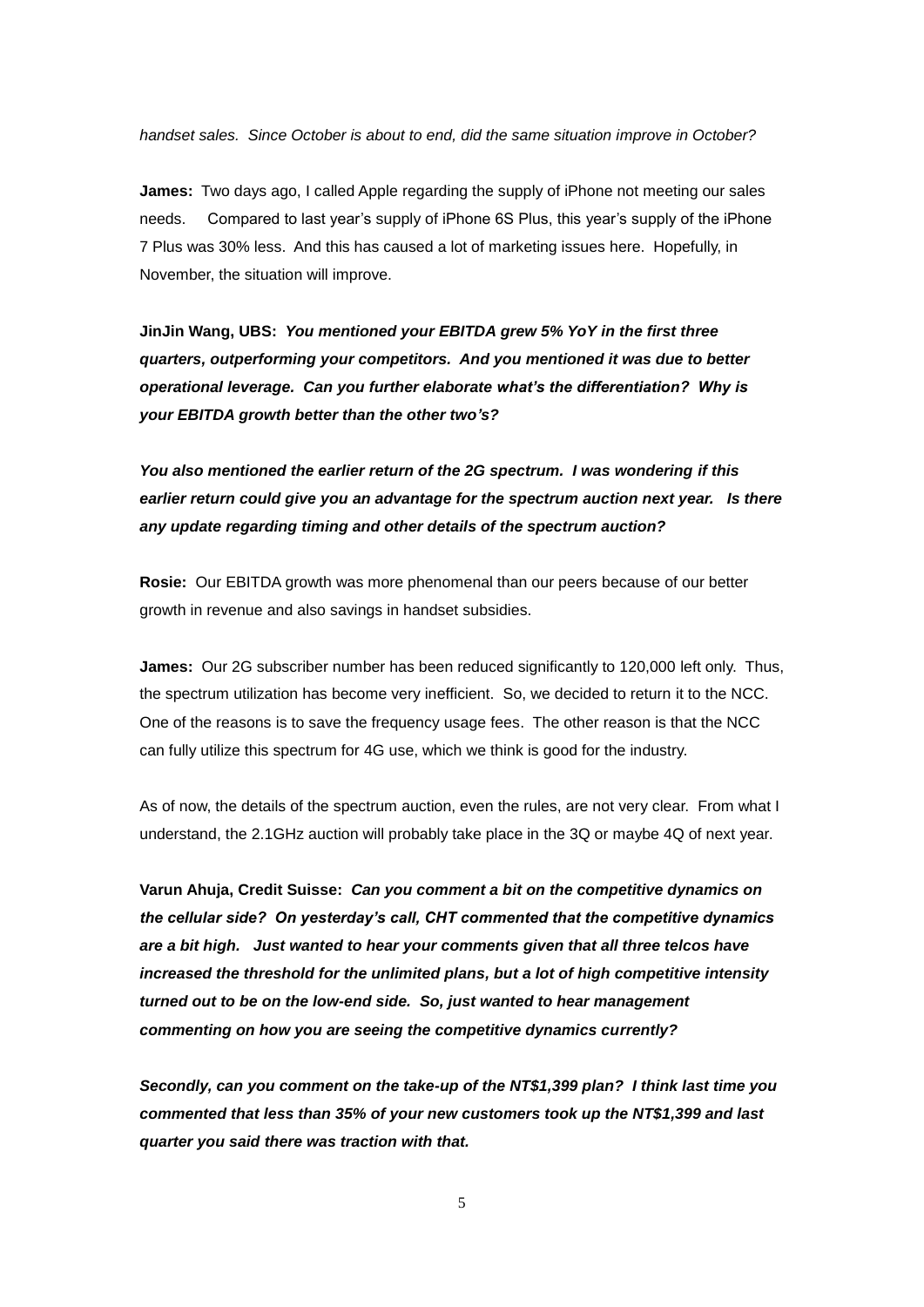*What is management's view on the broadband side of the business? It seems it declined a little bit during the quarter and it seems like CHT had a decent quarter for the first time in recent several quarters, they had a net positive subscriber addition on the broadband side. So, is there anything where you're feeling a lot of competition from CHT's side?*

*Any comments on the recent news article saying that you might be interested in buying Yahoo Taiwan?*

*On IoT, there are a lot of news stories about Taiwan telcos looking at IoT. Just wanted to hear your thoughts on IoT in Taiwan.*

**James:** Right now, it looks like the unlimited data plans will stay around for a while. There's currently a phenomenon where the price of the unlimited data plans is getting lower and lower. It started at NT\$1,399 and then dropped to NT\$699 and recently one of our peers announced a NT\$499 unlimited rate. For me, my instruction to my team is clear. Market share or quantity of subscribers is important, however, the quality of the subscriber is even more important. Because, at the end of the day, you still have to evaluate the effectiveness of a rate plan. For 3Q, if you look at the total subscriber bases of the big 3, even though we declined a little bit, our subscriber decline was the lowest. We have a -0.4% YoY change while that of the other two are -1.2% and -3.8%. Thus, we always adjust those tariff plans slightly if competition dictates it.

**Varun:** *My understanding is that tariff rate for the unlimited was raised from NT\$999 to NT\$1,399, so are you suggesting now that it's been cut?*

**James:** Two or three months ago, CHT announced a NT\$699 unlimited tariff plan.

**Varun:** *But that tariff plan is only valid for one year.*

**James**: I think it's valid for two year, but, regardless, there is always a trade-off. If you have a lower unlimited tariff rate, you will have less handset subsidy.

**Rosie:** They said it's a short-term promotional campaign.

**James:** Regarding the NT\$1,399 unlimited tariff plan, the good news for Taiwan Mobile is that from September to October, the % of our new customers signing up for tariffs above NT\$1,000 reached 51%. With retention customers, it's also above 50%. And that's reflected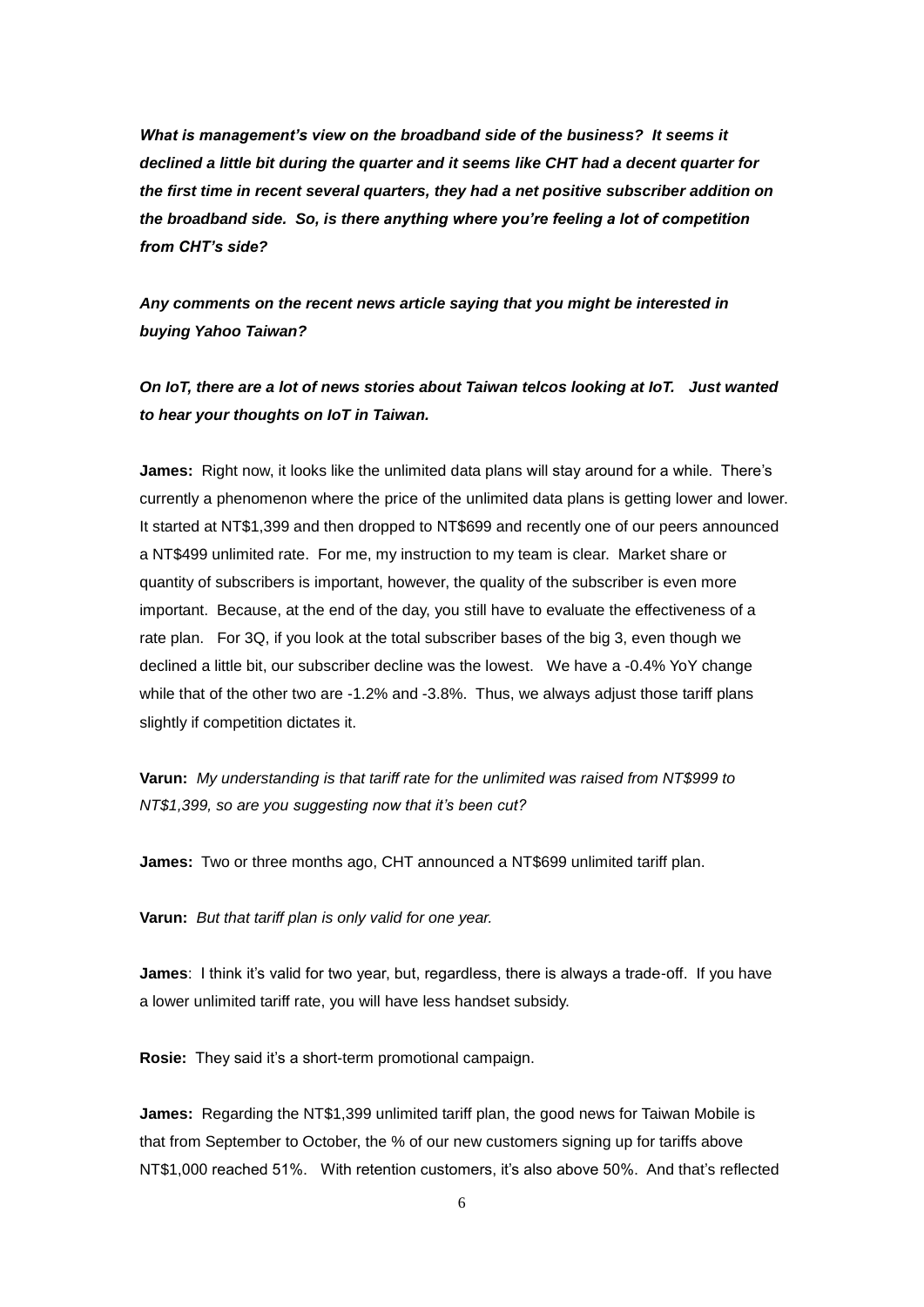in our ARPU improving quite significantly. So, it seems to me that the middle part of the tariff pricing range is gone. The price is either above NT\$1,000 such as NT\$1,399 or down at around NT\$699, NT\$599. That's the phenomenon we've seen so far.

Regarding CHT's fixed-line broadband, I think cable is doing pretty well in terms of customer acquisition. Of course, due to competition, the tariff might drop a little bit, but in terms of the customer acquisition quantity as well as the EBITDA margin for the cable modem, it seems quite good right now.

Regarding Yahoo Taiwan, I was told and have seen in the newspapers that they are on the market for sale, but there hasn't been any official announcement so far. Of course, we will explore this situation and I know two of our peers are very interested. But, we already have momo, so we might not be interested in the ecommerce part.

With IoT, there are a lot of areas that people are looking into as far as business opportunities, but for Taiwan Mobile, our targets are very clear. Our first focus is in the connected cars. That's why we have the cooperation with Tesla where we built the SIM management platform. We also provide fleet management product for the enterprise sector. And we are exploring opportunities, such as property insurance and usage based insurance, with our affiliate company.

**JinJin Wang, UBS:** *You mentioned that you believe unlimited tariff plans will not be going away anytime soon. And, so far, we have seen after the re-pricing launched first from CHT and then TWM and FET in April and May, the effect on ARPU has been quite limited. What needs to happen to cause the industry to move to tiered pricing given that your previous answer indicates that unlimited pricing will not be going away in the short term?*

**James:** It really depends on the peers and their market strategies. If they think market share is much more important than ARPU or profit, then perhaps their preferred strategy is lowering the pricing of the unlimited plan. When CHT officially announced lowering the unlimited pricing to NT\$699, from my understanding, it was only meant to be a short-term promotion ending at the end of October. But it is already the end of October and I haven't seen any announcement saying they will end this tariff plan. So, the NT\$699 will stay for a while, probably until the end of this year.

**JinJin:** *So, is it fair to say that competitive pressure only exist among the big three with the smaller two not presenting too much competitive pressure?*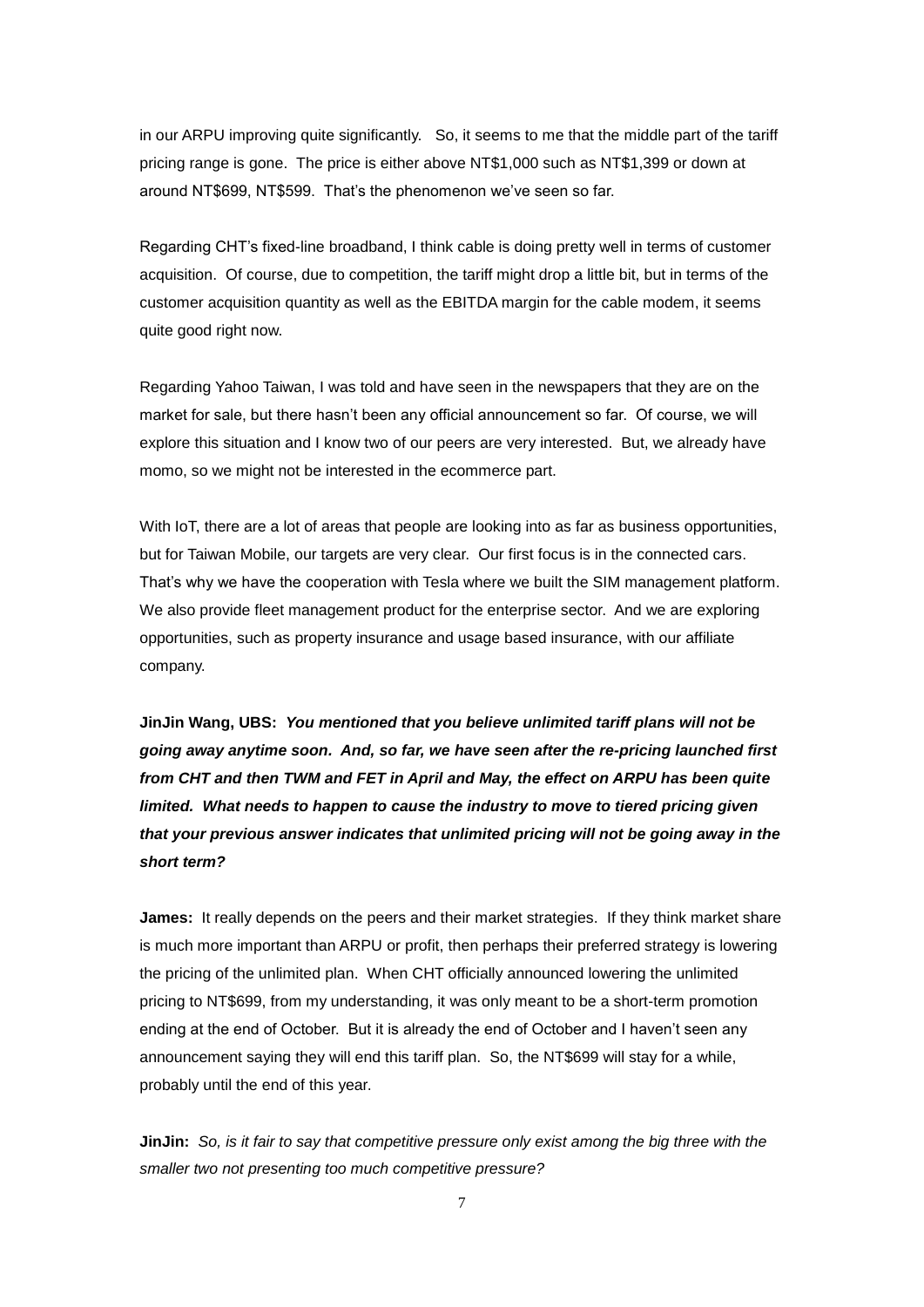**James:** I think the two smaller operators will encounter even more difficulties, particularly if the NT\$699 tariff plan continues for a while.

**Livia Wu, Yuanta:** *CHT recently mentioned they will implement new policies regarding their open channels. Will you change your strategies or policies with the open channels such as increasing commission cost?*

*You mentioned that a peer launched a NT\$499 4G unlimited plan. Will TWM also launched a NT\$499 plan going forward?*

## *Regarding the Tesla connected cars, can we expect that TWM will gain additional SIM cards or additional subscribers from this venture?*

**James:** Based on my experiences, as recent as a few years ago, CHT rarely gets involved in the open channel. But, you're right, recently, they have gotten pretty involved with the open channel, especially this year. TWM used to be very strong at open channel, but then CHT and FET have gotten much more involved. Once everyone jumps into the open channel, the channel commission and the customer quality gets affected because those stores in the open channel will manipulate your commission by moving customers around from A to B and then three months later from B to C. In my opinion, this is not a good situation. So, we would definitely not follow CHT and raise the commission for the open channel to gain market share because the quality of the customer is just as important as the quantity of customers.

Regarding the NT\$499 one-year tariff plan contract, we will evaluate it as far as how it will impact our top line and bottom line. We haven't decided yet, but at this point, we haven't followed this pricing.

Regarding the connected car, we will certainly gain some enterprise customers. But I would say in the beginning, the amount of customers will not be very significant because IoT and the Connected Car are at a very early stage of implementation. And I think this is important in terms of the mid-term and long-term strategies. We have to enter this segment as soon as possible. But, I think in terms of top line or bottom line, the impact is probably not that significant at this point.

**Livia:** *Is the connected car partnership with Tesla based on the sharing of data the user already has?*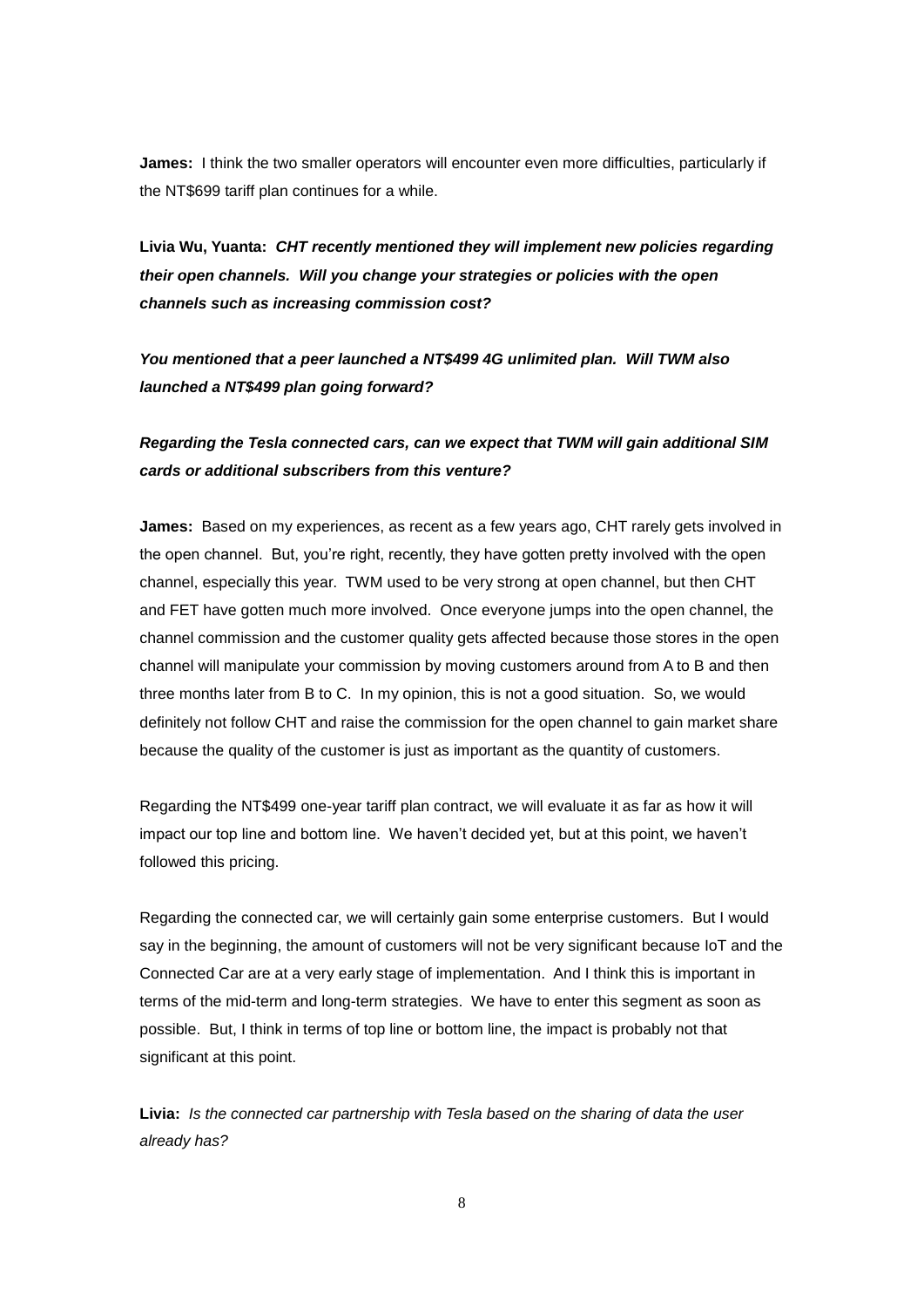**James:** The purpose of connected car partnership is to build a SIM management platform and to manage and monitor the SIM card and make sure it is properly used in the car only. So, when we developed the SIM management platform, we had to develop it in a way that prevents the driver from abusing the data traffic by removing the SIM card from the car and using it with their handset.

**Livia:** *So, we can assume that an enterprise customer who already holds a mobile SIM card will also have an additional data plan for a smart car?*

**James:** Yes, it is a totally separate tariff.

**Varun Ahuja, Credit Suisse:** *For the NT\$699 plan, I remember it was mainly for 3G customers, students, senior citizens, has the range been widen and it's applicable to everyone?*

*Secondly, is the commission CHT is paying to the open channel now in line with you or is it higher than you?*

**James:** From my understanding, CHT's open channel commission is currently the highest among peers. And TWM is probably the lowest right now.

With the NT\$699, originally the target customers were students, seniors and NP customers. But, right now, it seems like it's available to everybody. But, again, it was supposed to be a short-term promotion that would end by the end of October. However, according to the newspapers, CHT plans to continue it until the end of this year, maybe into next year.

**Varun:** *Have you also open it up to everyone?*

**James:** I think among the big 3, once one opens it up to everyone, the other two will definitely follow.

**Varun:** *How many of the new customers come from open channels? Because if the pressure is coming from the commission, do you need to raise commissions? I know you mentioned that you won't raise commission, but if it's a substantial portion and CHT continue to take market share, would you be forced to respond?*

**James:** From my observation, most of the NP customers, probably more than 50%, are from the open channel because the open channel offer much better subsidies for the customer